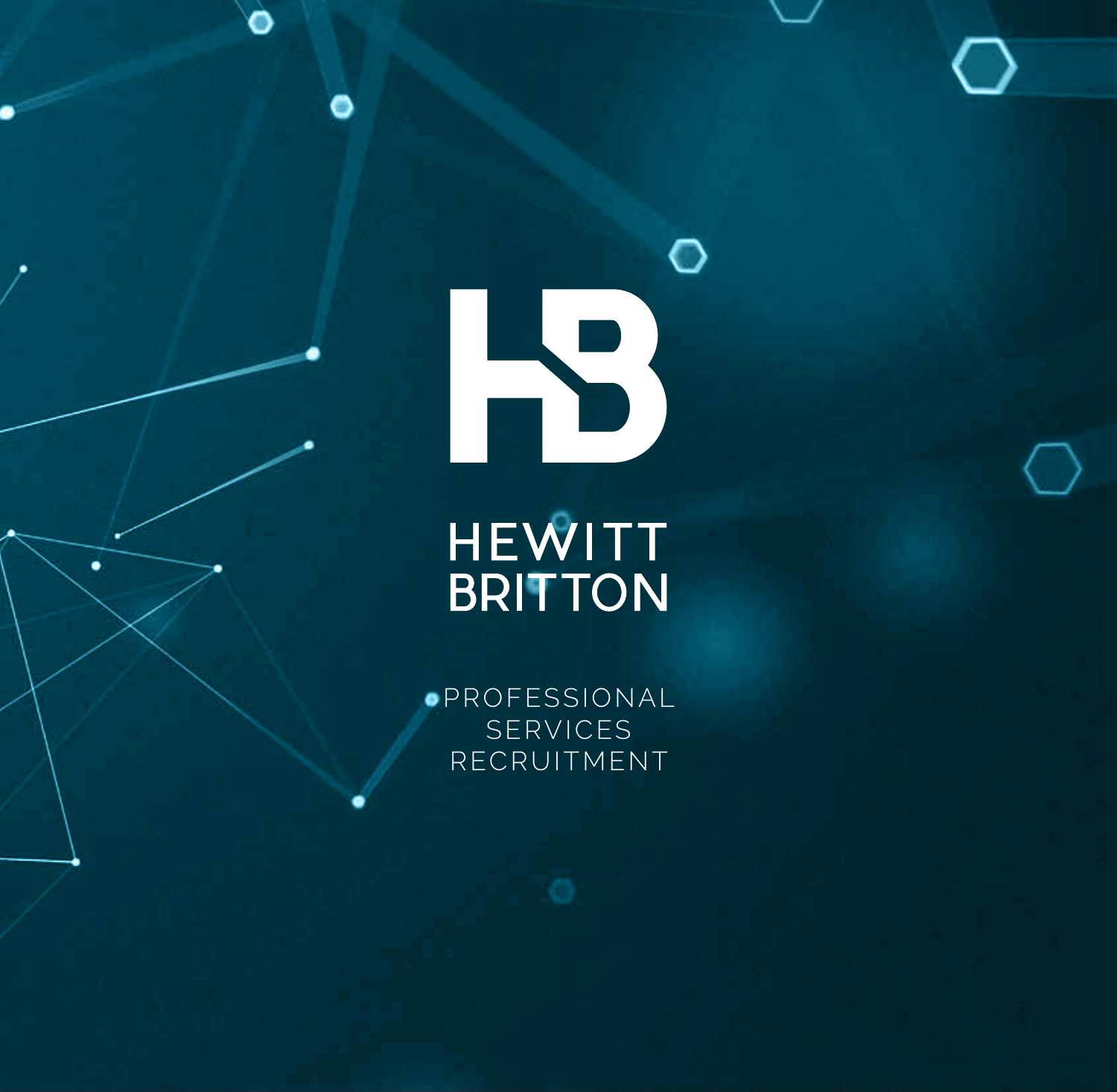## WHAT WE DO



#### **TARGETED SELECTION i.e. HEAD HUNTING**

We map your competitors corporate structure and identifying the best talent for your requirements.

## RECRUITMENT. BETTER.

At Hewitt Britton, we are dedicated to providing you with honest, highly informed professional services recruitment. Operating in the National and European markets, our skilled consultants strive for a deeper understanding of their sectors to deliver the highest service to both clients and candidates. Getting to the core of your company's values to not only match candidates on a skill level but to enhance your company culture and help you build successful teams. Frequently exceeding expectations, our specialised team works diligently and tirelessly to expedite the recruitment process for you.

#### **ADVERTISING CAMPAIGNS**

Our in-house marketing team work across multiple channels to generate traction in the market.



#### **SOCIAL AND PROFESSIONAL NETWORKING**

We use relevant social media platforms to ensure we are at the fingertips of our candidates.



#### **RECRUITMENT PROCESS OUTSOURCING (RPO)**

We become an extension of your business, managing your entire recruitment process.



#### **CANDIDATE DATABASE**

We maintain an extensive database of quality candidates, creating a diverse pipeline of talent.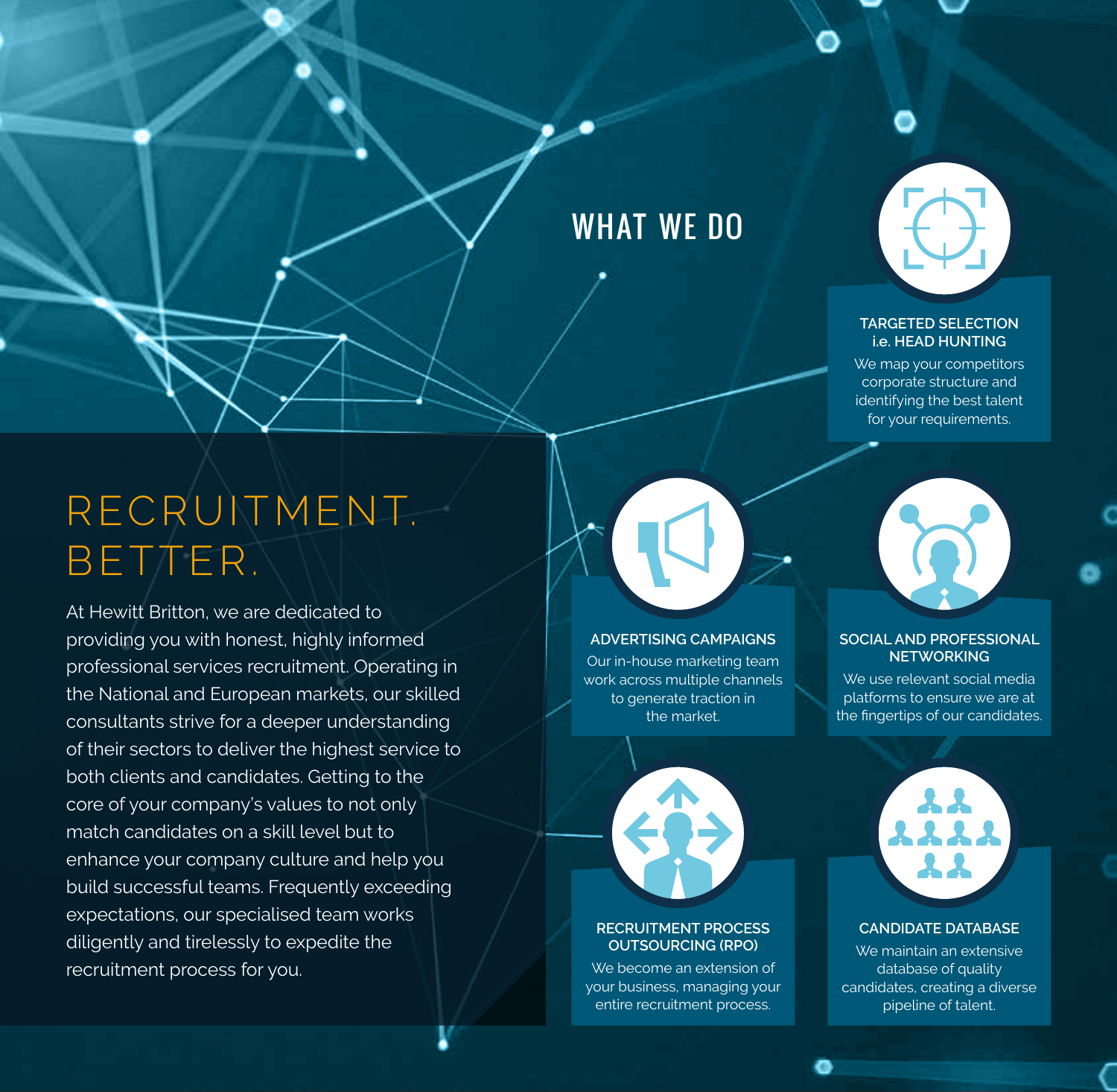### WHY H<sub>B</sub>?

#### **Hewitt Britton is different.**

**1 1** Firstly, our small team allows us to interact with clients in a personal way. Unlike the big firms who have to juggle with a multitude of clients, we can offer clients in a personal way. Unlike the big firms who a select number of partners our full commitment to their requirements. In other words, you will not just be 'added to the list' but put front and centre.

**2 2 Secondly, whilst we recognise the importance of KPIs, this is not the basis from which we work<br>Our approach focuses on quality not quantity,** of KPIs, this is not the basis from which we work. Our approach focuses on quality not quantity, only submitting a handful of highly suitable candidates. Whilst other companies are forced to hit certain arbitrary numbers and send CVs with a scatter-gun approach, we save you time by screening and hand-picking the best.

**3 Finally, it is our open and honest way of working which distinguishes HB. With us, the recruitment process is transparent, we are available whenever** which distinguishes HB. With us, the recruitment process is transparent, we are available whenever you need us and we will tell you how it is, not what we think you want to hear.



### MISSION STATEMENT

UNSHACKLED FROM THE RIGID NATURE OF LARGE CORPORATE FIRMS, HEWITT BRITTON AIMS TO DELIVER A HIGHLY EFFICIENT, TAILORED SERVICE TO CANDIDATES AND CLIENTS ALIKE. BY ADDING A PERSONAL FEEL TO THE RECRUITMENT PROCESS, OUR APPROACH FOCUSES ON HONESTY AND OPENNESS TO ACHIEVE THE MOST DESIRABLE OUTCOME FOR ALL PARTIES.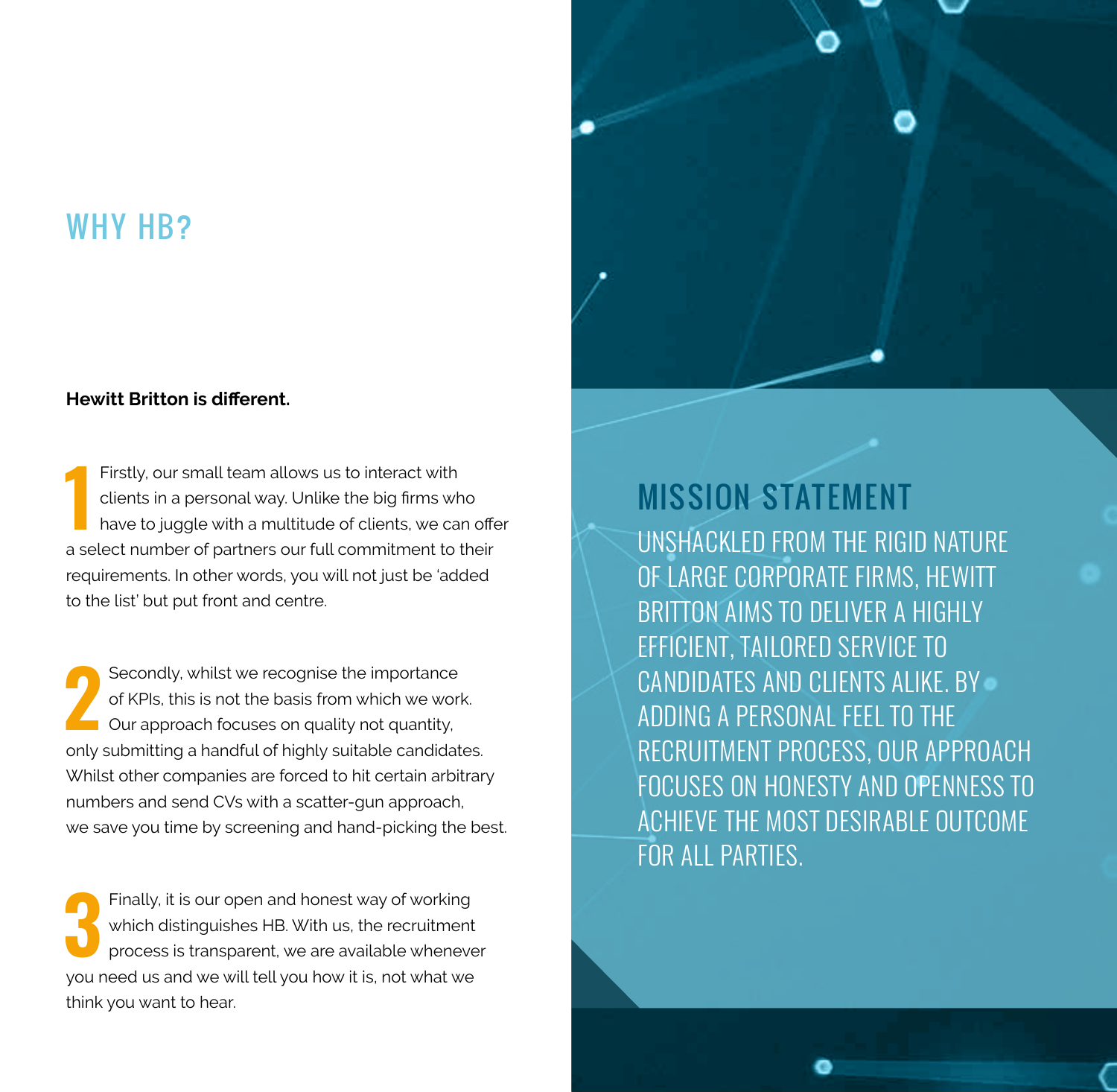# **BCYBER**

HB's Cyber division is committed to recruiting the most talented technical professionals for the UK's everexpanding info-sec market. We have a proven record of placing individuals from across the cyber spectrum, including SOC/NOC analysts, security consultants & architects, penetration testers and network engineers.

With a background in technical recruitment, it wasn't long before our consultants got their teeth stuck into the world of Cyber. Hewitt Britton has immersed itself in the growing Cyber Security sector in the UK, and have since established an excellent network. The first line of defence is the employees within a company. Their abilities and motivations will ultimately determine the success of the security operation. Hewitt Britton recognise the importance of this, and therefore only present the best. We also strive to keep up to date with the latest tech so when we discuss requirements, we know what we're talking about.

CYBER IS EXCITING. IT'S A RAPIDLY DEVELOPING WORLD FULL OF INTELLIGENT AND INTERESTING INDIVIDUALS. HEWITT BRITTON IS ALWAYS PREPARING FOR WHAT COMES NEXT.

> **SOPHIE SANDERSON CYBER SECURITY CONSULTANT**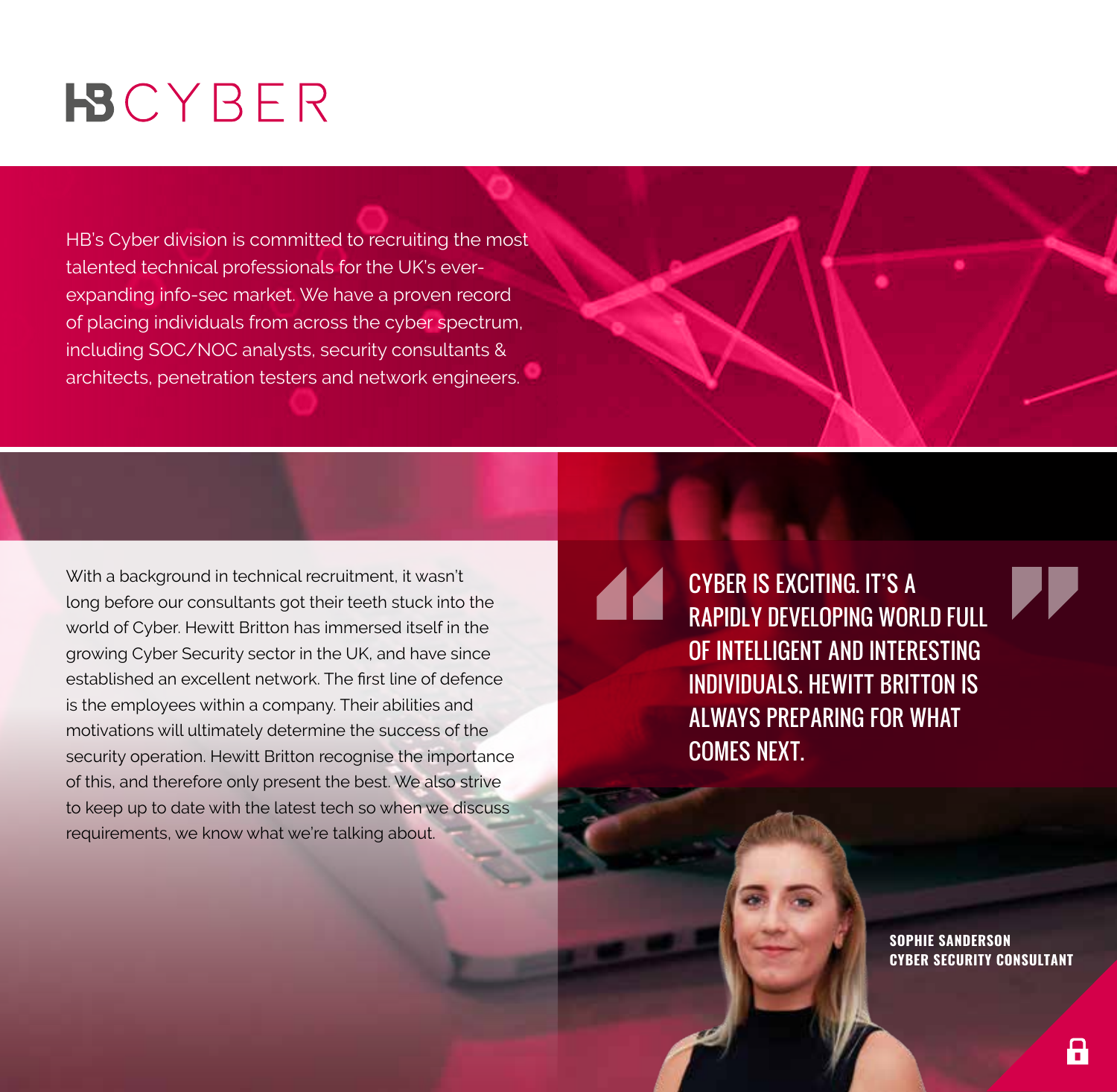# **BTECH**

HB Tech specialises in finding the best talent for those hard-to-fill roles in IT. Primarily operating in the European sector, we've partnered with leading companies in their searches for a diverse range of technical roles. With years of recruitment expertise in this sector, our knowledge allows us to exceed expectations and consistently deliver.

COMPUTER TECHNOLOGY HAS REVOLUTIONISED THE WORLD AS WE KNOW IT. THERE IS A GROWING DEMAND FOR TALENTED TECHNICAL PROFESSIONALS AND HB KEEP UP WITH THE CURVE TO ENSURE WE ENGAGE WITH THE BEST.

With backgrounds in technical IT recruitment, our consultants have a sound understanding of the market and the way in which it operates, as well as staying up to date with the latest tools and software that emerge. This allows us to communicate effectively with clients and candidates, offering high quality consultancy and advice. Our track record spans the wide spectrum of IT, covering a variety of roles from all levels of complexity and seniority.

**GEORGIA STEPHENSON TECH CONSULTANT**